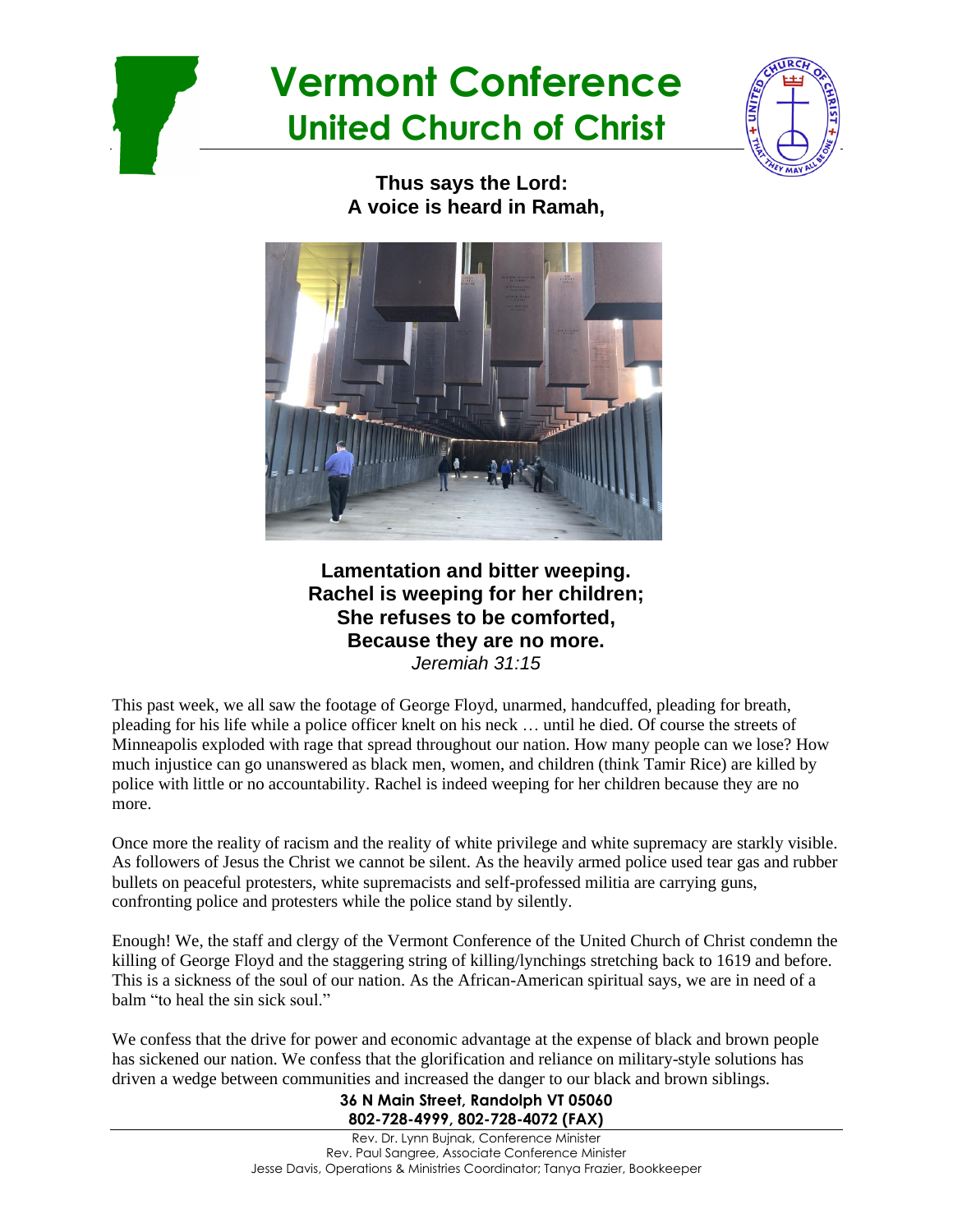

We also confess our complicity and silence in the face of racism, the jokes we didn't call out, the Word we did not proclaim, the white privilege we refused to see, the fear of the other we hid in our hearts.

We believe that healing can come when our society and the individuals in that society are transformed by the power, love and grace of God. We call for specific steps towards such transformation including: listening deeply to our black siblings and seeking to understand their experience and their reality as black persons in a racist society. We will be allies, willing to use our privilege to call out acts of violence, degradation and humiliation. We will be willing to put our lives on the line as our black siblings do each day. We will immerse ourselves in prayer knowing that God can and will open our eyes and transform our souls. We will organize. We will write to our governmental leaders repeatedly demanding justice and protection for all, not just those who look like us.

As many of you know, last November I joined my Conference Minister colleagues for an immersion experience in Birmingham and surrounding areas in Alabama around slavery and the civil rights movement. The most powerful experience of many was a trip to the National Memorial for Peace and Justice dedicated to victims of white supremacy in Montgomery. (see photo above) There were no words - only tears - as I walked through an imposing hallway under suspended coffin shaped iron blocks filled with name after name of Black men, women and children killed, lynched by the virus of white privilege and white supremacy. I made a pledge there - I would not be silent. I would not be complicit. I hope that many of you will make the same pledge, for the sake of all God's people.

Praying for equality and justice,

Rev. Lynn Bujnak

Rev. Lynn Bujnak – Conference Minister, Vermont Conference, United Church of Christ (UCC)

Vermont Conference, United Church of Christ staff:

Rev. Paul Sangree – Associate Conference Minister, Vermont Conference, UCC Mr. Jesse Davis – Operations & Ministries Coordinator, Vermont Conference, UCC

Vermont Conference, United Church of Christ Board of Directors:

Rev. Douglas Carter, Chair Ms. Jeanne Zammataro Ms. Laura Nassau Rev. Kimberly McKerley Rev. Kathleen Clark Mr. Richard Dale Mr. Eric Webster Ms. Julie Cadwallader Staub

Ministers living and serving UCC churches in Vermont:

Rev. Marjorie MacNeill – retired Rev. Cordelia Burpee – Pastor, Congregational Church of South Hero, UCC Rev. Susan Webster-Toleno - Pastor, Congregational Church of Westminster West, UCC Rev. Peter Plagge – Pastor, Waterbury United Church of Christ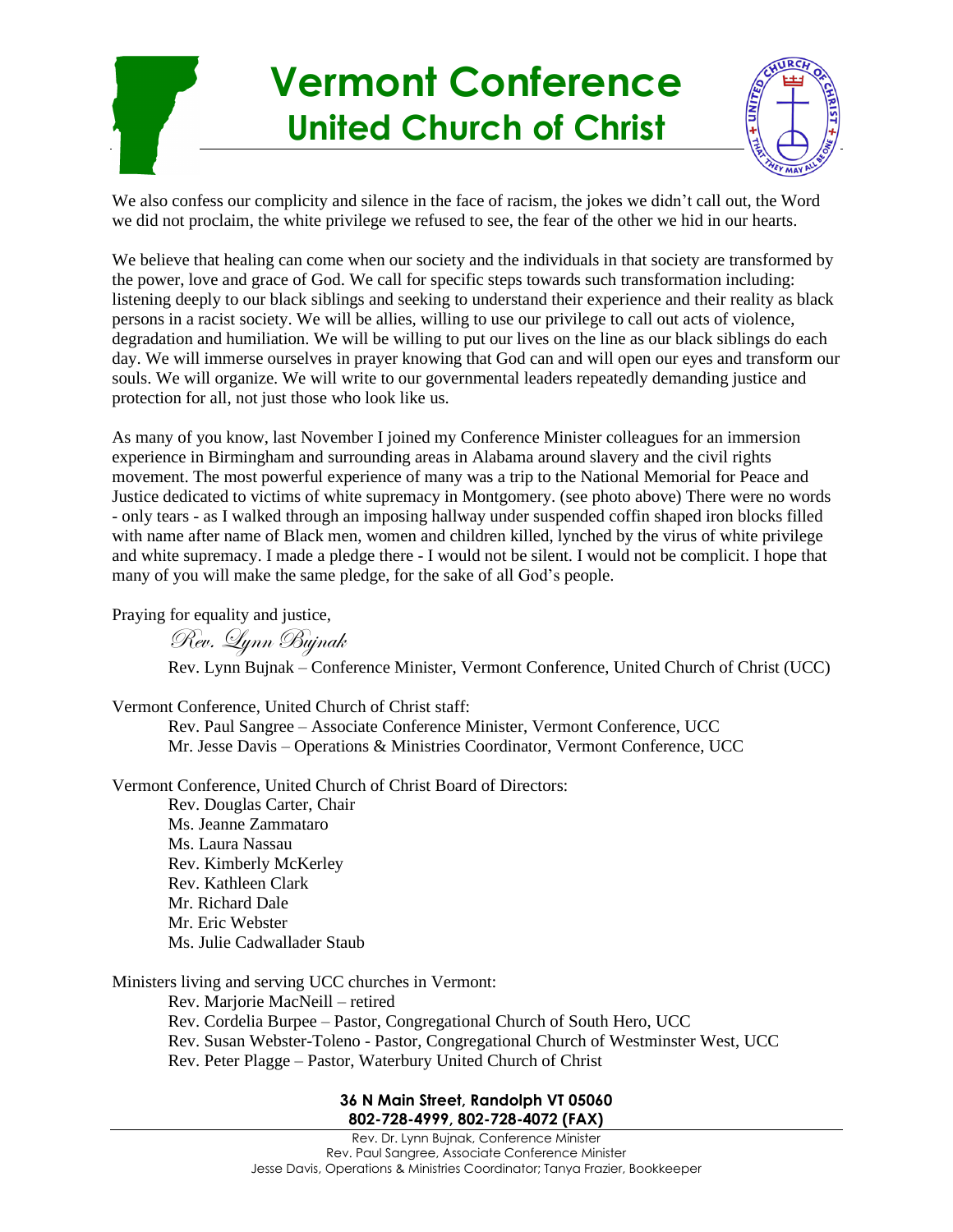

Rev. Duane Brown – retired Rev. Sally May – Pastor, Mallets Bay Congregational Church, UCC Rev. Kurt Shaffert – Interim Pastor, United Church of Bellows Falls, UCC Rev. Diane Monti-Catania – retired Rev. Bert Marshall – Interim Pastor, Barre Congregational Church, UCC Rev. Kathy Clark – Pastor, Federated Church of East Arlington, UCC Rev. Karen Lipinczyk – chaplain Rev. William Bartholomew – Pastor, Brandon Congregational Church, UCC Rev. Carole Carlson – retired Rev. Martha Peck – retired Rev. Kimberly McKerley – Pastor, Bethany United Church of Christ (Randolph) Rev. Susan Church – Pastor, Roxbury Union Church and E. Braintree/W. Brookfield Congregational Church, UCC Mr. Douglas Cameron – Pastor, United Federated Church of Williamstown, UCC Rev. Kevin Goldenbogen – Pastor, Charlotte Congregational Church, UCC Rev. Richard Bingham – retired Rev. Rona Kinsley – Interim Pastor, The Old Meeting House, UCC (East Montpelier) Rev. Tracy Fye Weatherhogg – Supply minister Rev. Jane Elizabeth Wilson – retired Rev. Susanna Knox Griefen – retired Mrs. Beverly R.M. Anderson – retired Mr. Thomas Harty – Pastor, United Church of Bethel, UCC Rev. Amanda Swoyer – Pastor, North Pomfret Congregational Church, UCC Rev. D. Mark Blank – Pastor, Second Congregational Church of Bennington, UCC Mrs. Lava Mueller – chaplain Rev. Kathy W. Eddy – retired Rev. Erin Reardon – Pastor, United Church of Warren Rev. Jennifer Mihok – Pastor, United Church of Underhill Rev. Evelyn Coupe – Pastor, Barton United Church Rev. Pamela Lucas – Associate Conference Minister (retired) Rev. Susan Cooke Kittredge – Associate Pastor, Charlotte Congregational Church Rev. Katelyn Macrae – Pastor, Richmond Congregational Church, UCC Rev. Catherine Cadieux – retired Rev. Elisa Lucozzi – Pastor, United Community Church, UCC (St. Johnsbury) Rev. Joan O'Gorman – chaplain Mr. Gary O'Gorman – Interim Pastor, First Congregational Church of St. Albans, UCC Rev. Lucia Anne Jackson – Pastor, First Congregational Church of Hartland, UCC Ms. Theresa Lever – Interim Co-Pastor, First Congregational Church of Berlin, UCC Ms. SallyAnn Silfies – Pastor, Greater Hartford United Church of Christ Ms. Nancy Fowler – Interim Co-Pastor, First Congregational Church of Berlin, UCC Rev. David Vanderlinde-Abernathy – retired Rev. Rob Hamm – Pastor, First Congregational Church of Newfane, UCC Rev. Paul Eyer – Pastor, Williston Federated Church, UCC Rev. Ann Hockridge – Pastor, Lower Waterford Congregational Church, UCC & Third Congregational Church of East St. Johnsbury, UCC